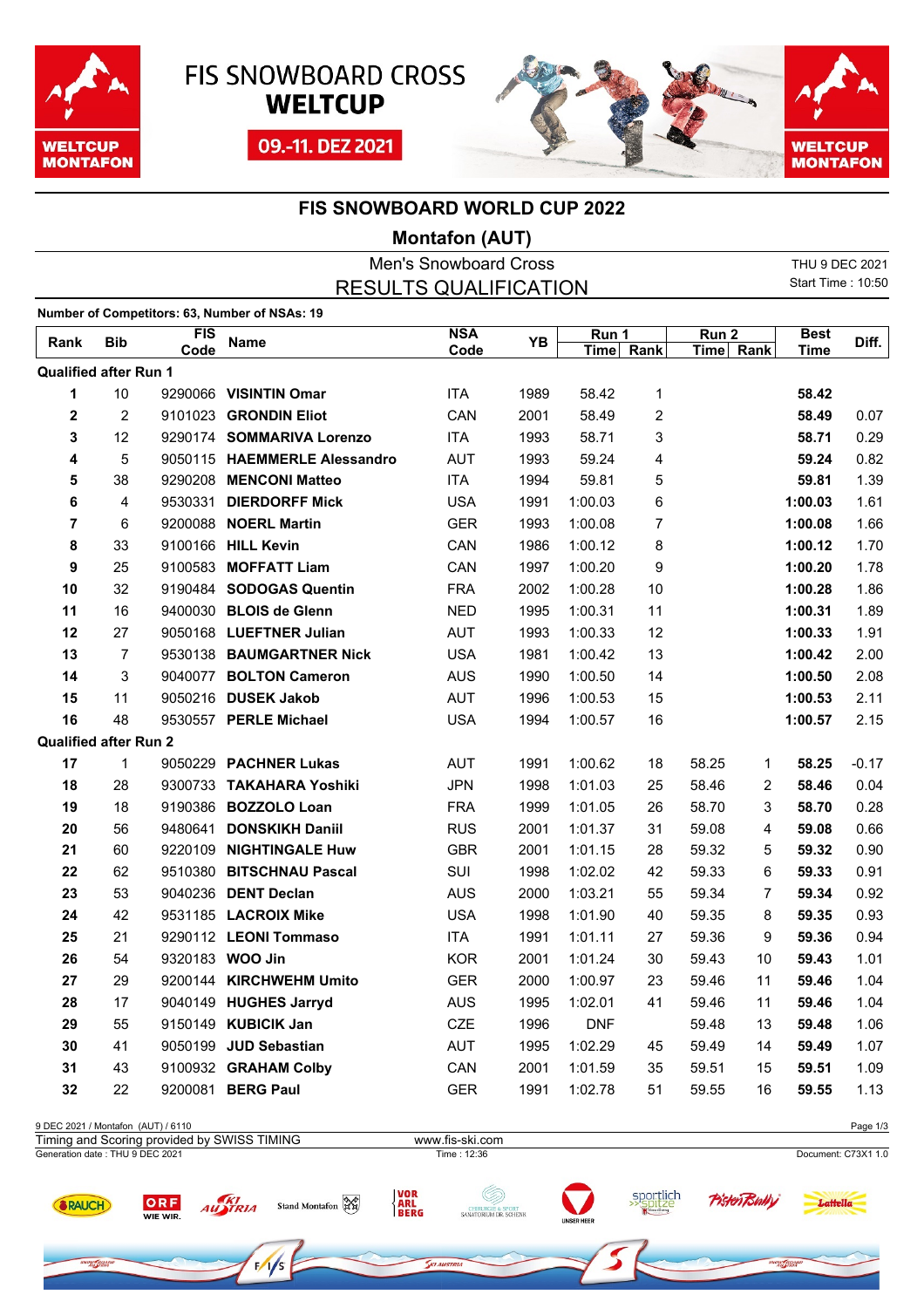|                                                   |            |             |                           | <b>FIS SNOWBOARD WORLD CUP 2022</b> |      |                      |      |                               |    |                            |       |
|---------------------------------------------------|------------|-------------|---------------------------|-------------------------------------|------|----------------------|------|-------------------------------|----|----------------------------|-------|
|                                                   |            |             |                           | <b>Montafon (AUT)</b>               |      |                      |      |                               |    |                            |       |
|                                                   |            |             |                           | <b>Men's Snowboard Cross</b>        |      |                      |      |                               |    | THU 9 DEC 2021             |       |
| Start Time: 10:50<br><b>RESULTS QUALIFICATION</b> |            |             |                           |                                     |      |                      |      |                               |    |                            |       |
| Rank                                              | <b>Bib</b> | FIS<br>Code | Name                      | <b>NSA</b><br>Code                  | YB   | Run 1<br><b>Time</b> | Rank | Run <sub>2</sub><br>Time Rank |    | <b>Best</b><br><b>Time</b> | Diff. |
| <b>Not Qualified</b>                              |            |             |                           |                                     |      |                      |      |                               |    |                            |       |
| 33                                                | 23         |             | 9040155 DICKSON Adam      | <b>AUS</b>                          | 1995 | 1:01.01              | 24   | 59.62                         | 17 | 59.62                      | 1.20  |
| 34                                                | 59         |             | 9120101 YE Kangjia        | <b>CHN</b>                          | 2002 | 1:01.56              | 34   | 59.63                         | 18 | 59.63                      | 1.21  |
| 35                                                | 46         |             | 9050236 KROH Andreas      | <b>AUT</b>                          | 1998 | 1:02.02              | 42   | 59.74                         | 19 | 59.74                      | 1.32  |
| 36                                                | 39         |             | 9290155 GODINO Michele    | <b>ITA</b>                          | 1992 | 1:01.76              | 36   | 59.76                         | 20 | 59.76                      | 1.34  |
| 37                                                | 44         |             | 9510384 LUBASCH Nicola    | SUI                                 | 1998 | 1:02.38              | 48   | 59.78                         | 21 | 59.78                      | 1.36  |
| 38                                                | 19         |             | 9531212 VEDDER Jake       | <b>USA</b>                          | 1998 | 1:01.52              | 33   | 59.82                         | 22 | 59.82                      | 1.40  |
| 39                                                | 45         |             | 9190459 HERPIN Guillaume  | <b>FRA</b>                          | 2001 | 1:02.30              | 47   | 59.84                         | 23 | 59.84                      | 1.42  |
| 40                                                | 37         |             | 9050245 PICKL David       | <b>AUT</b>                          | 1997 | 1:00.96              | 22   | 59.91                         | 24 | 59.91                      | 1.49  |
| 41                                                | 20         |             | 9190369 le BLE JAQUES Leo | <b>FRA</b>                          | 1997 | 1:01.15              | 28   | 59.95                         | 25 | 59.95                      | 1.53  |
| 42                                                | 34         |             | 9290328 FERRARI Filippo   | <b>ITA</b>                          | 1999 | <b>DNF</b>           |      | 59.97                         | 26 | 59.97                      | 1.55  |
| 43                                                | 26         |             | 9200120 BECKHAUS Leon     | <b>GER</b>                          | 1998 | 1:00.59              | 17   | 59.98                         | 27 | 59.98                      | 1.56  |
| 44                                                | 14         |             | 9190404 SURGET Merlin     | <b>FRA</b>                          | 1999 | 1:00.79              | 20   | 1:00.01                       | 28 | 1:00.01                    | 1.59  |
| 45                                                | 24         |             | 7535002 DEIBOLD Alex      | <b>USA</b>                          | 1986 | 1:00.69              | 19   | 1:00.10                       | 29 | 1:00.10                    | 1.68  |
| 46                                                | 49         |             | 9030002 WILLIAMS Steven   | ARG                                 | 1988 | 1:02.71              | 49   | 1:00.10                       | 29 | 1:00.10                    | 1.68  |
| 47                                                | 61         |             | 9040237 DENT Kobi         | <b>AUS</b>                          | 2000 | 1:03.00              | 52   | 1:00.13                       | 31 | 1:00.13                    | 1.71  |
| 48                                                | 50         |             | 9531433 HAMEL Tyler       | <b>USA</b>                          | 2004 | 1:03.22              | 56   | 1:00.20                       | 32 | 1:00.20                    | 1.78  |
| 49                                                | 30         |             | 9531119 LEITH Senna       | <b>USA</b>                          | 1997 | 1:01.37              | 31   | 1:00.27                       | 33 | 1:00.27                    | 1.85  |
| 50                                                | 36         |             | 9190316 VUAGNOUX Ken      | <b>FRA</b>                          | 1995 | 1:01.81              | 38   | 1:00.38                       | 34 | 1:00.38                    | 1.96  |
| 51                                                | 15         |             | 9490143 EGUIBAR Lucas     | <b>ESP</b>                          | 1994 | 1:02.29              | 45   | 1:00.38                       | 34 | 1:00.38                    | 1.96  |
| 52                                                | 57         |             | 9200179 CONRADT Niels     | <b>GER</b>                          | 2002 | 1:01.77              | 37   | 1:00.47                       | 36 | 1:00.47                    | 2.05  |
| 53                                                | 52         |             | 9190426 GATTAZ Benjamin   | <b>FRA</b>                          | 1999 | 1:03.93              | 59   | 1:00.56                       | 37 | 1:00.56                    | 2.14  |
| 54                                                | 31         |             | 9490241 ROMERO Alvaro     | <b>ESP</b>                          | 2003 | 1:02.04              | 44   | 1:00.57                       | 38 | 1:00.57                    | 2.15  |
| 55                                                | 40         |             | 9100660 BICHON Evan       | CAN                                 | 1998 | 1:02.72              | 50   | 1:00.67                       | 39 | 1:00.67                    | 2.25  |
| 56                                                | 63         |             | 1084976 BETHONICO Noah    | <b>BRA</b>                          | 2003 | 1:03.17              | 54   | 1:00.75                       | 40 | 1:00.75                    | 2.33  |
| 57                                                | 9          |             | 9040188 LAMBERT Adam      | <b>AUS</b>                          | 1997 | 1:00.86              | 21   | 1:01.83                       | 46 | 1:00.86                    | 2.44  |
| 58                                                | 58         |             | 9190517 TOMAS Julien      | <b>FRA</b>                          | 2004 | 1:06.10              | 61   | 1:01.08                       | 41 | 1:01.08                    | 2.66  |
| 59                                                | 13         |             | 9510369 KOBLET Kalle      | SUI                                 | 1997 | 1:01.86              | 39   | 1:01.22                       | 42 | 1:01.22                    | 2.80  |
| 60                                                | 8          |             | 9530359 KEARNEY Hagen     | <b>USA</b>                          | 1991 | 1:03.10              | 53   | 1:01.24                       | 43 | 1:01.24                    | 2.82  |
| 61                                                | 35         |             | 9510336 WATTER Nick       | SUI                                 | 1995 | 1:03.76              | 57   | 1:01.49                       | 44 | 1:01.49                    | 3.07  |
| 62                                                | 51         |             | 9150234 HOUSER Radek      | CZE                                 | 1996 | 1:03.93              | 59   | 1:01.57                       | 45 | 1:01.57                    | 3.15  |
| 63                                                | 47         |             | 9050287 POWONDRA Felix    | AUT                                 | 2002 | 1:03.91              | 58   | 1:02.32                       | 47 | 1:02.32                    | 3.90  |